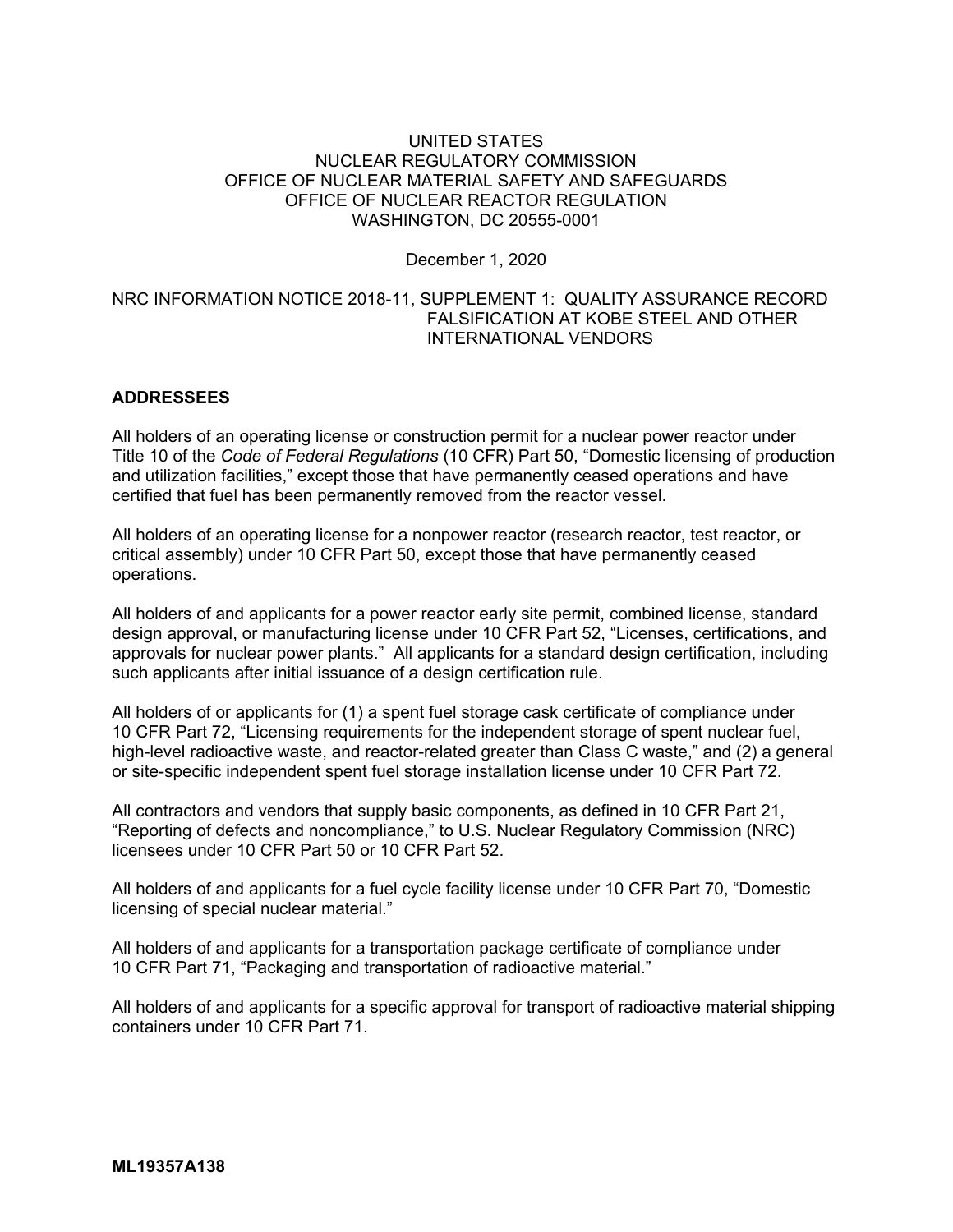# **PURPOSE**

The NRC is issuing this information notice (IN) to alert addressees of alleged quality assurance (QA) record falsification by international vendors that appear to have supplied products to nuclear facilities overseas but may or may not have supplied products to domestic nuclear facilities. This supplement to IN 2018-11, "Kobe Steel Quality Assurance Record Falsification" (Agencywide Documents Access and Management System (ADAMS) ML18190A466) dated September 24, 2018, expands its scope to include additional international vendors involved in QA record falsifications in addition to Kobe Steel. The staff expects that recipients of this IN will review the information for applicability to their facilities and consider taking actions as appropriate. However, suggestions contained in this IN are not NRC requirements; therefore, no specific action or written response is required.

The list of international vendors included in this IN is limited to vendors that are more likely to be third-party suppliers to domestic nuclear facilities, and that do not have a 10 CFR 50 Appendix B QA program. This IN may be updated to reflect additional international vendors as information becomes available to the NRC.

# **DESCRIPTION OF CIRCUMSTANCES**

## Kobe Steel Record Falsification

## Original Issue:

According to the corporate profile on its Web site, $1$  Kobe Steel is one of Japan's leading steel-making companies as well as a major supplier of aluminum and copper products. The Kobe Steel Group is composed of numerous consolidated and equity-valued companies in Japan, the Americas, Asia, and Europe. As of March 31, 2020, the group included 215 subsidiaries and 49 affiliated companies. Kobe Steel held an American Society of Mechanical Engineers (ASME) Material Organization Quality System Certificate but allowed it to expire on January 13, 2018. Such a certificate increases the likelihood of its holder to supply parts to the US domestic nuclear industry.

On October 8, 2017, Kobe Steel announced that it had falsified QA data related to the strength and durability of some aluminum and copper products to appear that they met customer standards. Later that month, the scope was expanded to include steel powder, steel and stainless-steel wire, and heavy plates, which impacted more than 500 customers. The triggering event was the detection of a June 2016 quality issue at one of Kobe Steel Group's companies, Shinko Wire Stainless Company, Ltd. To address this problem, Kobe Steel established an independent investigation committee on October 26, 2017, as described in the Kobe Steel report, "Improper Conduct in the Kobe Steel Group," dated October 26, 2017, and posted on the company's Web site.

As a result of the announcement, the NRC staff gathered data on components used in the U.S. nuclear fleet that Kobe Steel manufactured or for which it supplied materials. These included dry cask storage materials, containment metallic components, and weld filler material at construction sites, but the staff determined that they were not impacted by the falsification activities.

 $\overline{a}$ 

<sup>&</sup>lt;sup>1</sup> Information obtained from Kobe Steel's Web site at https://www.kobelco.co.jp/english/about\_kobelco/kobesteel/profile/index.html.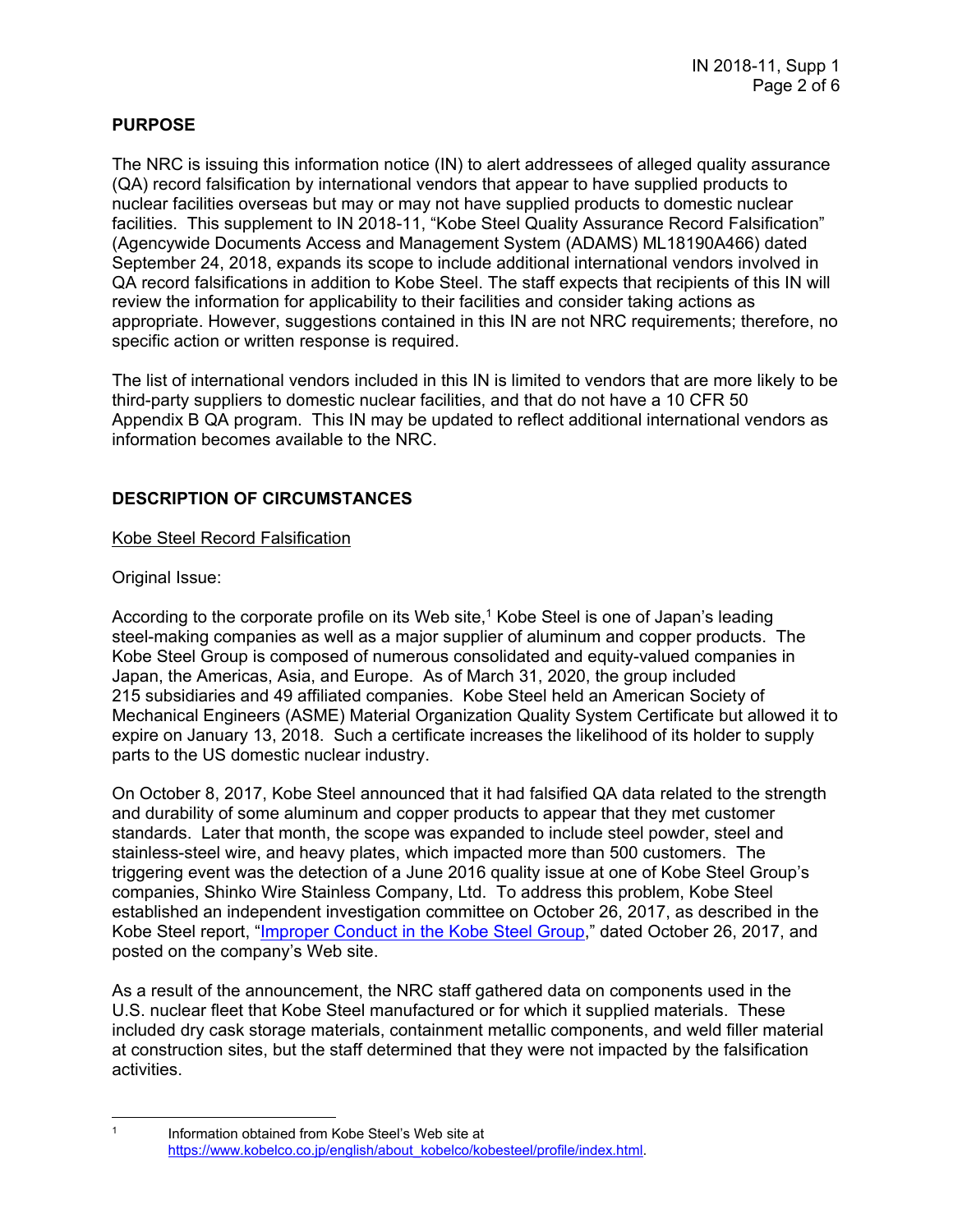Issue Updates:

On May 3, 2018, the U.S. Department of Energy's Occurrence Reporting and Processing System updated the NRC staff on the Kobe Steel QA record falsification issue with information in a March 2018 investigation report by the Japanese government. The information contained two major points:

- (1) The timeline of Kobe Steel's misconduct, initially estimated to be less than 10 years, or dating back to 2007, has been expanded to five decades, or dating back to the 1970s.
- (2) The number of impacted Kobe Steel customers is substantially larger than the approximately 500 originally reported in the October 26, 2017, Kobe Steel report.

Following this update, the NRC staff researched the Kobe Steel falsification issue further and found the following additional information:

- The independent investigation committee identified additional impacted products (e.g., compressors, other industrial machinery) and services (e.g., corrosion analysis, heat treatment), bringing the number of impacted customers to nearly 700 as of the time of publication of this IN.
- Some Kobe Steel staff may have falsified inspection data (i.e., falsified to customer specifications) or fabricated test data for unmeasured products (i.e., falsified measurements).
- According to Kobe Steel, "the causes of the misconduct included overemphasis on profitability, inadequate corporate oversight, and insufficient quality control procedures."
- Kobe Steel has initiated corrective actions to deal with the identified causes.

Additional information appears in Kobe Steel's latest misconduct reports "Report on the Kobe Steel Group's misconduct", dated March 6, 2018, and "Progress of the Measures Promoted by the Kobe Steel Group to Prevent Recurrence of the Misconduct", dated August 1, 2018,2 posted on the company's Web site.

## Additional International Vendor QA Record Falsification Issues

Following the publication of IN 2018-11, the NRC's international counterparts, Autorité de Sûreté Nucléaire (ASN) of France and the Nuclear Regulation Authority (NRA) of Japan, informed the NRC of additional international vendors that appear to have falsified QA records. The ASN information is summarized in a report titled, "Irregularities detected at the metallurgist Aubert et Duval: an initial assessment shows there to be no impact on the safety of installations," dated August 20, 2019 (ADAMS Accession No. ML20295A395). The information in the ASN report is unrelated to the Kobe Steel event. The NRA information contained in a report titled "The Status Report of Nuclear Licensees about Manufacturers Inappropriate Act," dated June 26, 2019 (ADAMS Accession No. ML20295A360), that was provided to the NRC was the result of an extent of condition performed by Japanese licensees. The vendors in question supplied materials to French and Japanese nuclear facilities.

 $\overline{2}$ 

Reports can be found at https://www.kobelco.co.jp/english/releases/1199082\_15581.html and https://www.kobelco.co.jp/english/releases/1199898\_15581.html.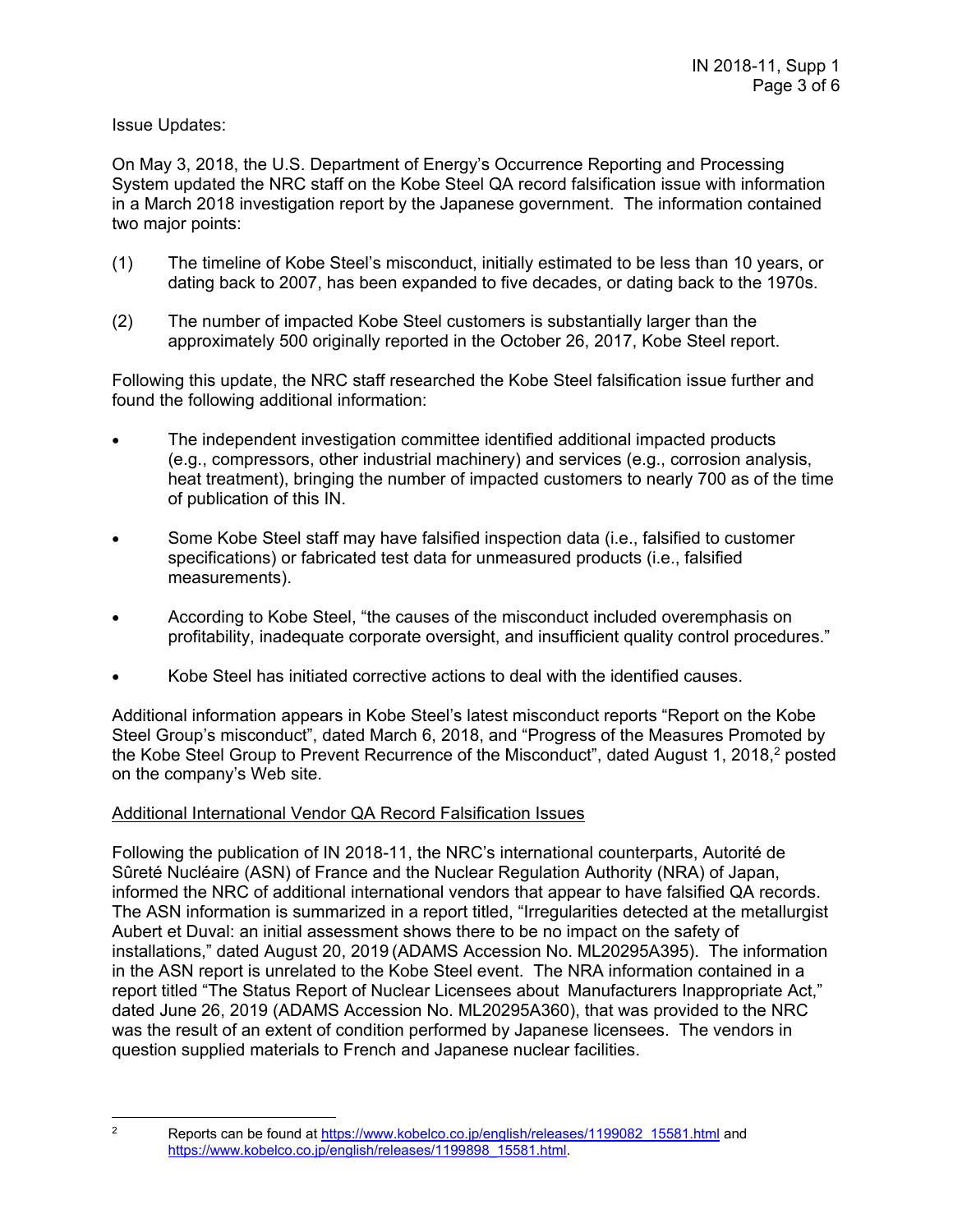According to the above ASN report, a French vendor supplied to the French nuclear industry materials with irregularities consisting mainly of inappropriate processing of certain internal anomaly sheets resulting from the manufacturing process and modifications of laboratory data. The ASN's public Web site (http://www.french-nuclear-safety.fr/) includes other related information.

In addition, the NRA informed the NRC in the above NRA report of 12 manufacturers in addition to Kobe Steel that reportedly engaged in improper activities related to products that the manufacturers may have supplied to Japanese nuclear facilities.

## **BACKGROUND**

### Related NRC Requirements and Policy

Appendix B, "Quality Assurance Criteria for Nuclear Power Plants and Fuel Reprocessing Plants," to 10 CFR Part 50 establishes QA requirements for the design, manufacture, construction, and operation of safety-related structures, systems, and components.

In 10 CFR Part 21 and 10 CFR 50.55, "Conditions of construction permits, early site permits, combined licenses, and manufacturing licenses," the NRC establishes procedures and requirements for reporting noncompliance activities and defects associated with basic components that could create a substantial safety hazard.

### Related NRC Generic Communications

IN 1995-45, "American Power Service Falsification of American Society for Nondestructive Testing (ASNT) Certificates," dated October 4, 1995 (ADAMS Accession No. ML031060177), informed addressees of deliberately falsified ASNT certificates given to an NRC licensee in connection with the procurement of commercial-grade services.

### Related NRC Inspection Reports

Inspection Report No. 99901395/2017-201 for IHI Corporation (IHI), dated January 25, 2018 (ADAMS Accession No. ML18024A739), identified Kobe Steel-supplied safety-related materials for use at U.S. nuclear construction sites. However, based on verification work by IHI, the inspectors concluded that the Kobe Steel QA record-falsification activities did not impact the materials in question.

The NRC Integrated Inspection Report Nos. 05200027/2017003, 05200028/2017003 for Virgil C. Summer Nuclear Station, Units 2 and 3, dated September 14, 2017 (ADAMS Accession No. ML17257A407), identified a Unit 2 reactor coolant pump casing material that Kobe Steel supplied. However, the review of the related certified material test report did not yield any findings. Shortly after this inspection, but for unrelated reasons, construction of Virgil C. Summer Nuclear Station, Units 2 and 3, was abandoned.

## **DISCUSSION**

The NRC is issuing this IN to inform addressees of QA record falsification by international vendors that may have indirectly supplied material to U.S. nuclear facilities. In the case of Kobe Steel, the vendor formerly held an ASME Quality System Certificate, and the NRC staff found information during inspection activities that, as a third-party supplier, Kobe Steel sold material used in parts for use in safety-related applications at U.S. nuclear facilities. The NRC concluded that falsification activities by Kobe Steel did not impact parts used in U.S. nuclear facilities. Likewise, the NRC does not have direct knowledge that affected material supplied by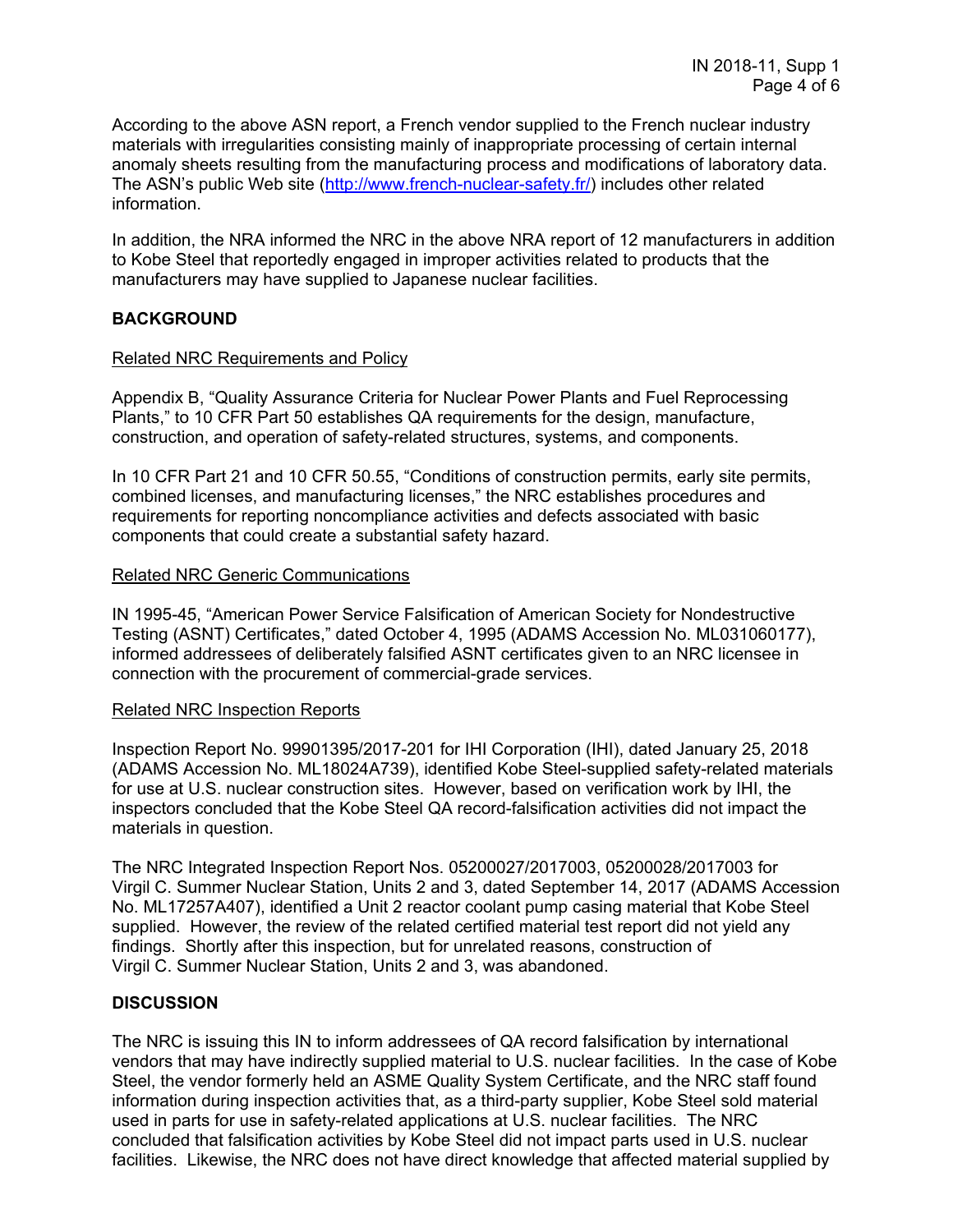any of the additional international vendors identified in this IN was installed in U.S. nuclear facilities. However, given the number of parts potentially affected, it is not possible for the staff to exclude that possibility. The identified vendors produce material that could be provided to suppliers, and potentially be used in safety-related parts. Further, these vendors or suppliers could provide parts to licensees either under their 10 CFR Part 50, Appendix B, QA program or as commercial-grade items to be dedicated, or upgraded in accordance with the requirements of Subparagraph NCA-4255.5, "Utilization of Unqualified Source Material," of Subsection NCA of ASME Boiler and Pressure Vessel Code, Section III, for use in safety-related applications. Addressees should also account for the possibility that affected material may still be lingering in the nuclear supply chain.

# **CONTACTS**

Please direct any questions about this matter to the technical contact listed below.

Kevin Williams, Director **Christopher G. Miller, Director** Christopher G. Miller, Director Division of Materials Safety, Security, **Division of Reactor Oversight** Office of Nuclear Material Safety and Safeguards

**/RA/ /RA/**  State, and Tribal Programs Office of Nuclear Reactor Regulation

Technical Contact: Alfred Issa, NRR 301-415-5342 E-mail: Alfred.Issa@nrc.gov